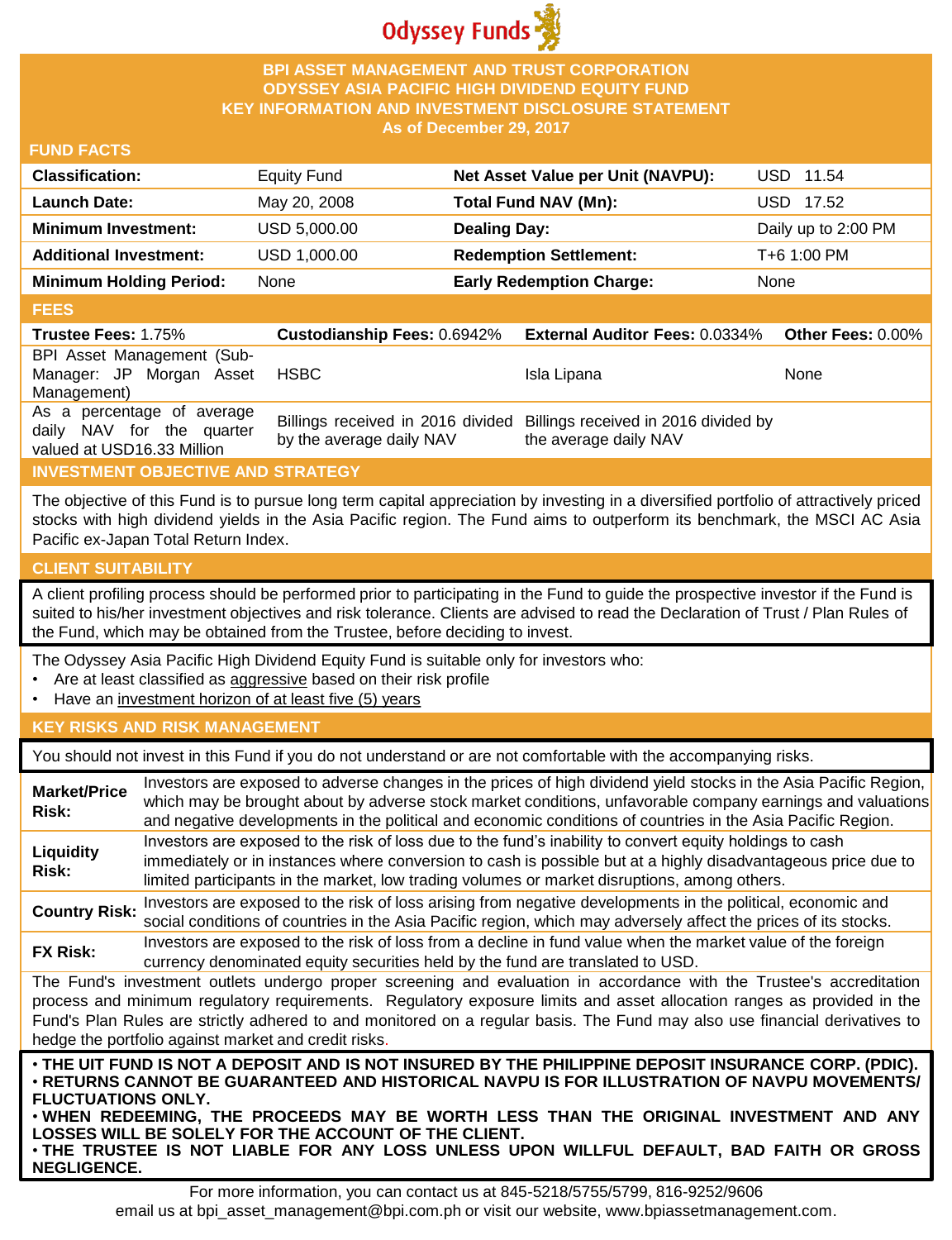#### **FUND PERFORMANCE AND STATISTICS AS OF DECEMBER 29, 2017**

(Purely for reference purposes and is not a guarantee of future results)



Benchmark\* : MSCI AC Asia Pacific ex-Japan Total Return Index

| <b>CUMULATIVE PERFORMANCE (%) 1</b>    |       |       |         |             |         |                   |
|----------------------------------------|-------|-------|---------|-------------|---------|-------------------|
|                                        | 1 mo  | 3 mos | 6 mos   | <b>1 YR</b> | 3 YRS   | S.I. <sup>5</sup> |
| Fund                                   | 1.05  | 4.81  | 6.46    | 20.33       | 12.15   | 15.40             |
| <b>Benchmark</b>                       | 1.48  | 7.93  | 14.33   | 37.63       | 32.29   | 51.15             |
| <b>ANNUALIZED PERFORMANCE (%) 1</b>    |       |       |         |             |         |                   |
|                                        | 1 YR  | 2 YRS | 3 YRS   | 4 YRS       | 5 YRS   | S.I. <sup>5</sup> |
| Fund                                   | 20.33 | 11.57 | 3.90    | 4.68        | 2.58    | 1.50              |
| <b>Benchmark</b>                       | 37.63 | 20.88 | 9.78    | 8.23        | 7.09    | 4.39              |
| <b>CALENDAR YEAR PERFORMANCE (%) 1</b> |       |       |         |             |         |                   |
|                                        | 2017  | 2016  | 2015    | 2014        | 2013    | 2012              |
| Fund                                   | 20.33 | 3.45  | $-9.91$ | 7.08        | $-5.41$ | 21.10             |
| <b>Benchmark</b>                       | 37.63 | 6.18  | $-9.47$ | 3.71        | 2.65    | 22.75             |

## **PORTFOLIO COMPOSITION**

| <b>Allocation</b>                      | % of Fund     |
|----------------------------------------|---------------|
| Equities                               | 96.27         |
| Cash                                   | 4.14          |
| Time deposits and money market         |               |
| Other receivables - net of liabilities | $-0.41$       |
| <b>Top Five Sector Holdings</b>        | % of Equities |
| <b>Financials</b>                      | 41.91         |
| Industrials                            | 11.15         |
| Real Estate                            | 10.72         |
| Utilities                              | 10.45         |
| <b>Information Technology</b>          | 7.64          |
| <b>Top Five Country Weightings</b>     | % of Equities |
| China                                  | 30.78         |
| Hong Kong                              | 14.60         |
| Australia                              | 13.16         |
| Korea                                  | 12.63         |
| Taiwan                                 | 10.66         |

| <b>NAVPU over the past 12 months</b>     |       |
|------------------------------------------|-------|
| Highest                                  | 11.54 |
| Lowest                                   | 9.59  |
| <b>STATISTICS</b>                        |       |
| Portfolio Beta                           | 0.88  |
| Volatility, Past 1 Year (%) <sup>2</sup> | 6.96  |
| Sharpe Ratio <sup>3</sup>                | 2.79  |
| Information Ratio <sup>4</sup>           | -3.31 |
| <b>Current Number of Holdings</b>        | 69    |
|                                          |       |

### <sup>1</sup>Returns are net of fees.

<sup>2</sup>Measures the degree to which the Fund fluctuates vis-à-vis its average return over a period of time.

<sup>3</sup>Used to characterize how well the return of a Fund compensates the investor for the level of risk taken. The higher the number, the better.

<sup>4</sup>Measures reward-to-risk efficiency of the portfolio relative to the benchmark. The higher the number, the higher the reward per unit of risk.

<sup>5</sup>Since inception.

6 Includes accrued income, investment securities purchased, accrued expenses, etc.

\*Declaration of Trust is available upon request through branch of account.

# **TOP TEN HOLDINGS**

| <b>Name</b>                                | % of Equities |
|--------------------------------------------|---------------|
| Korea Electric Power                       | 5.18          |
| Bangkok Bank                               | 5.10          |
| CK Hutchison Holdings                      | 4.75          |
| <b>DBS Group Holdings</b>                  | 4.23          |
| Australia and New Zealand<br>Banking Group | 4.08          |
| <b>HSBC Holdings</b>                       | 3.59          |
| China Mobile                               | 2.90          |
| <b>China Construction Bank</b>             | 2.87          |
| Amcor                                      | 2.82          |
| Bank of China                              | 2.61          |
|                                            |               |

## **RELATED PARTY TRANSACTIONS\***

The Fund has no transactions and outstanding investments with entities related to BPI Asset Management and Trust Corporation (BPI AMTC).

\* Related party in accordance with BPI AMTC's internal policy.